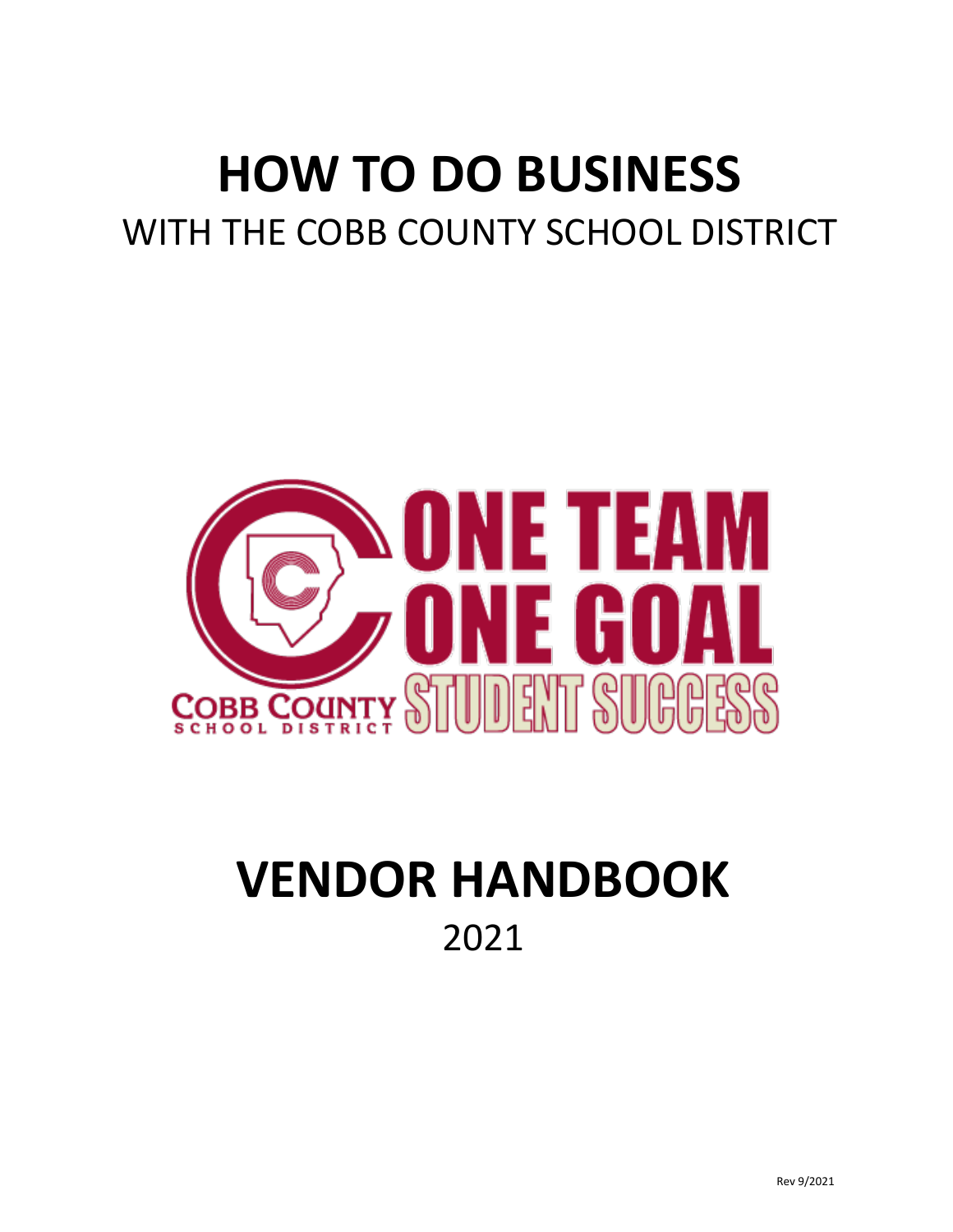

# **Table of Contents**

| Purpose                                   | 3         |
|-------------------------------------------|-----------|
| From the Director                         | 4         |
| About the Cobb County School District     | 5         |
| What We Believe                           | 6         |
| <b>Procurement Services Staff</b>         | 7         |
| <b>Directions to Procurement Services</b> | 8         |
| <b>General Purchasing Information</b>     | 9         |
| <b>Competition Thresholds</b>             | 10        |
| <b>Competitive Solicitation Process</b>   | $11 - 18$ |
| Exceptions to Full & Open Competition     | 19-21     |
| <b>Vendor Code of Ethics</b>              | 22        |
| Tips to be Successful                     | 23        |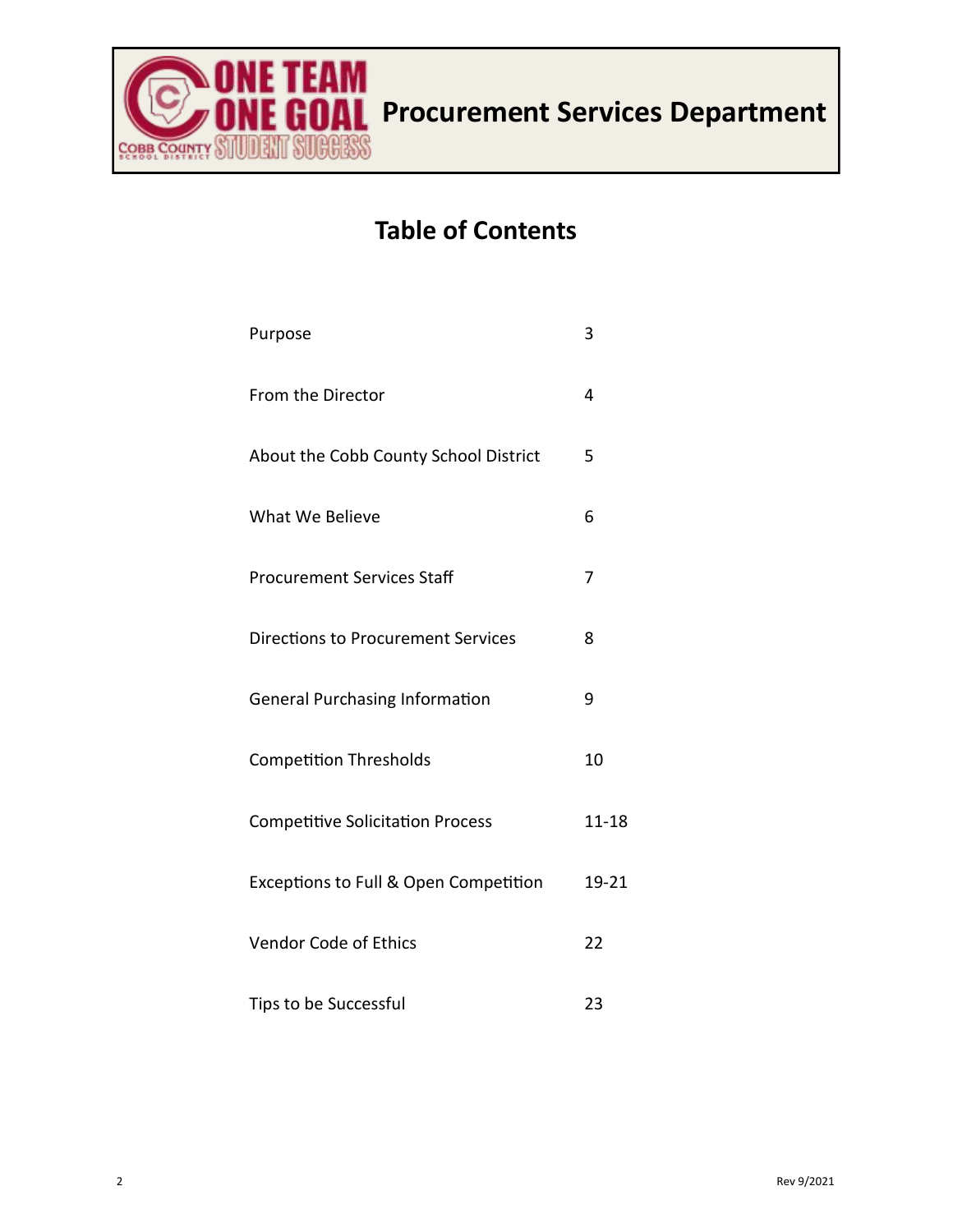

**All Procurement Services Department** 

### **Purpose of the Vendor Handbook**

The purpose of the Vendor Handbook is to provide information to prospective vendors that will make doing business with the Cobb County School District a professional, effective, and efficient process.

CCSD values each relationship and strives to create a purchasing atmosphere which is equitable, transparent and leads to a mutually beneficial solution for all parties involved.

While this handbook does not encompass every detail of all laws, regulations, policies, and processes governing CCSD purchasing practices, it does provide the basic principles of CCSD procurement methods.

Feel free to call or email the Procurement Services Department with any questions pertaining to this handbook, CCSD Purchasing Regulations or processes. We appreciate your feedback.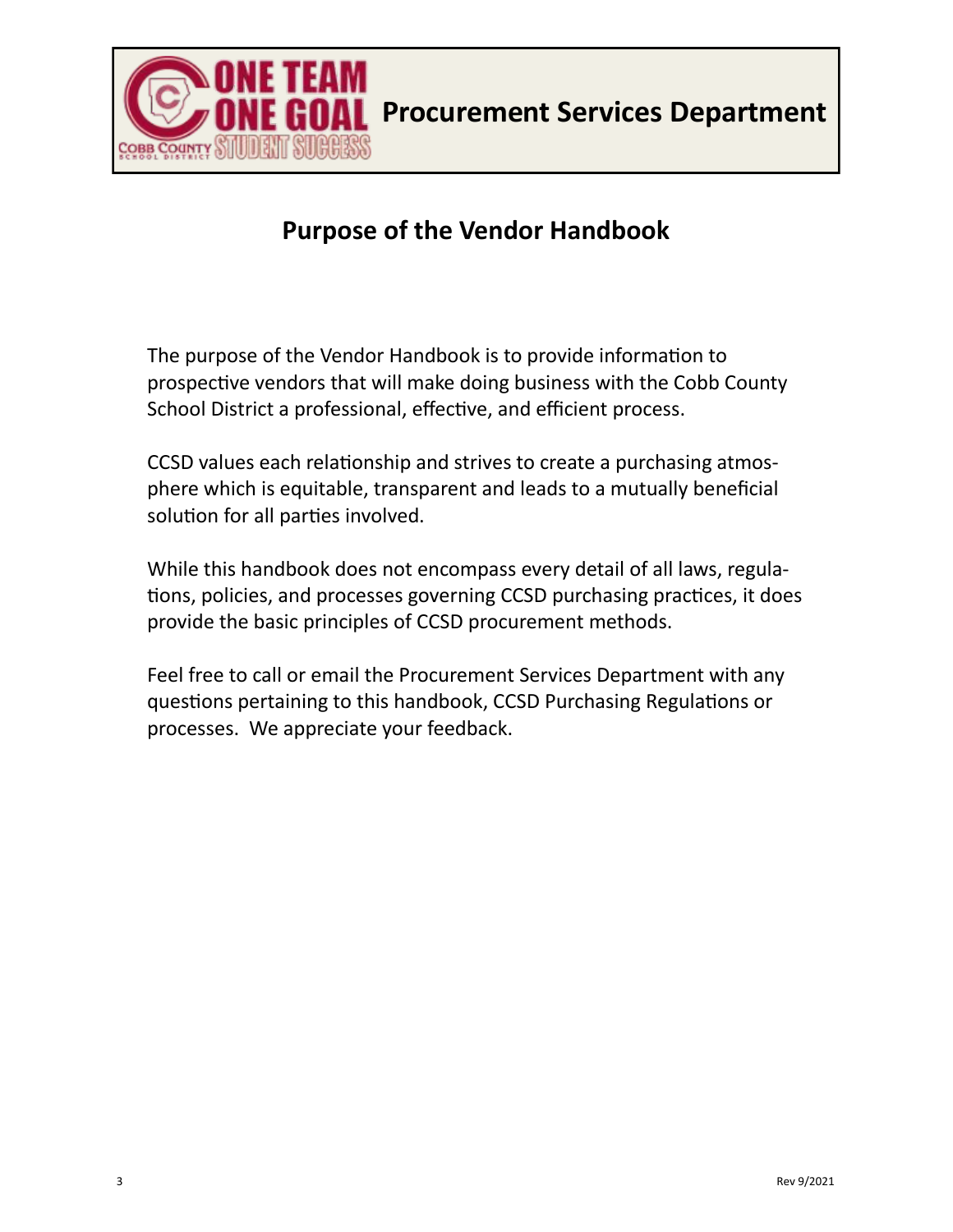

Dear Vendor:

Thank you for your interest in doing business the Cobb County School District. While most governmental purchasing departments function in similar ways, there are often unique characteristics of each entity that are important to consider. The intent of this handbook is to allow all prospective vendors the opportunity to earn business with the District by learning how we function. Full and open competition is the foundation of our purchasing program as we abide by the policies and procedures mandated by the Cobb County Board of Education and all applicable Federal and State regulations.

As mentioned, this publication is an overview of who we are and how we operate. Understanding this information will increase the likelihood of earning business and increasing the return on your investment. We have found that there is a positive correlation between the vendors that understand public purchasing principles and the vendors that are awarded contracts. We look forward to establishing a mutually beneficial business relationship with your organization. Please contact us at 770-590-4524 if we can provide any additional information not included in this manual. Refer to the [CCSD Procurement Services website](https://www.cobbk12.org/page/20330/procurement-services) for information regarding regularly held "How to do Business with CCSD" seminars.

Sincerely, Barbara Bates, CPPB, NIGP-CPP Director of Procurement Services

### **AWARDS**

To date, the Cobb County School District (CCSD) Procurement Services Department has received the following awards for *"Best Practices"* in governmental purchasing:

- *In 2003, 2006, 2009, 2012, 2015 and 2018 The Outstanding Agency Accreditation Achievement Award* (OA4) - sixth consecutive three-year certification.
- *In 2005, 2006, 2007, 2008, 2009, 2010, 2011, 2012, 2013, 2014, 2015, 2016, 2017 2018, 2019 and 2020 The Achievement of Excellence in Procurement (AEP)*- annual award for sixteen consecutive years. CCSD is 1 of 22 school districts nationwide to receive this award.
- *In 2004, The Pareto Award* Award for agencies achieving the pinnacle in Procurement. To date, CCSD's Procurement Services Department is one of only seven public agencies to achieve this designation since its inception in 2003.





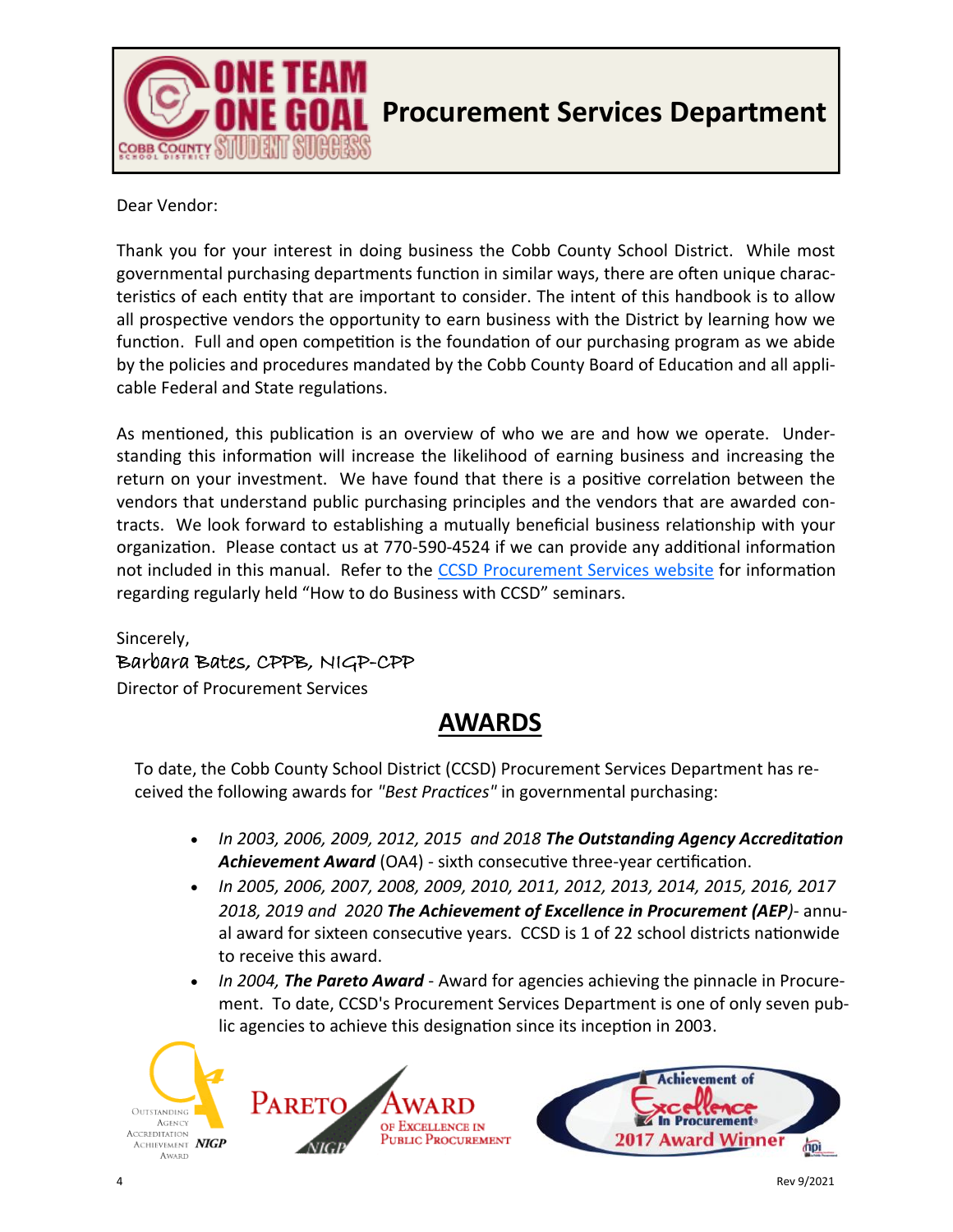

# **About the Cobb County School District**

#### **Schools**

#### **Total number of schools - 111**

[Elementary Schools](http://www.cobbk12.org/schools/elementary_schools.aspx) – 66 [Middle Schools](http://www.cobbk12.org/schools/middle_schools.aspx) - 25 [High Schools](http://www.cobbk12.org/schools/high_schools.aspx) - 17 [Charter Schools](http://www.cobbk12.org/schools/charter_schools.aspx) - 1 [Special Education Centers](http://www.cobbk12.org/schools/special_schools.aspx) - 1 [Adult Education Center](http://www.cobbk12.org/Adulted/) - 1

CCSD also has 6 [high school magnet programs](http://www.cobbk12.org/schools/magnet/) for advanced studies in:

- •Math, Science & Technology
- •International Studies
- •Engineering & Biotechnology
- •International Baccalaureate
- •Performing Arts
- •Medical Sciences & Research
- 22 [National Blue Ribbon Schools](http://www.cobbk12.org/aboutccsd/awards/) and 56 [Georgia Schools of Excellence](http://www.cobbk12.org/aboutccsd/awards/)

#### **Students**

#### **Enrollment**

- •107,379\*
- •2nd largest district in Georgia
- •25th largest in United States

#### **Student Demographics**

- •White 34.9%
- •Black 30.6%
- •Hispanic 23.9%
- •Asian 6.0%
- •Other 4.7%

#### **Graduation Rate**

•89%

#### **Faculty and Staff**

- •Largest Employer in Cobb County
- •Employees— 17,743
- •65 % of Teachers have advanced degrees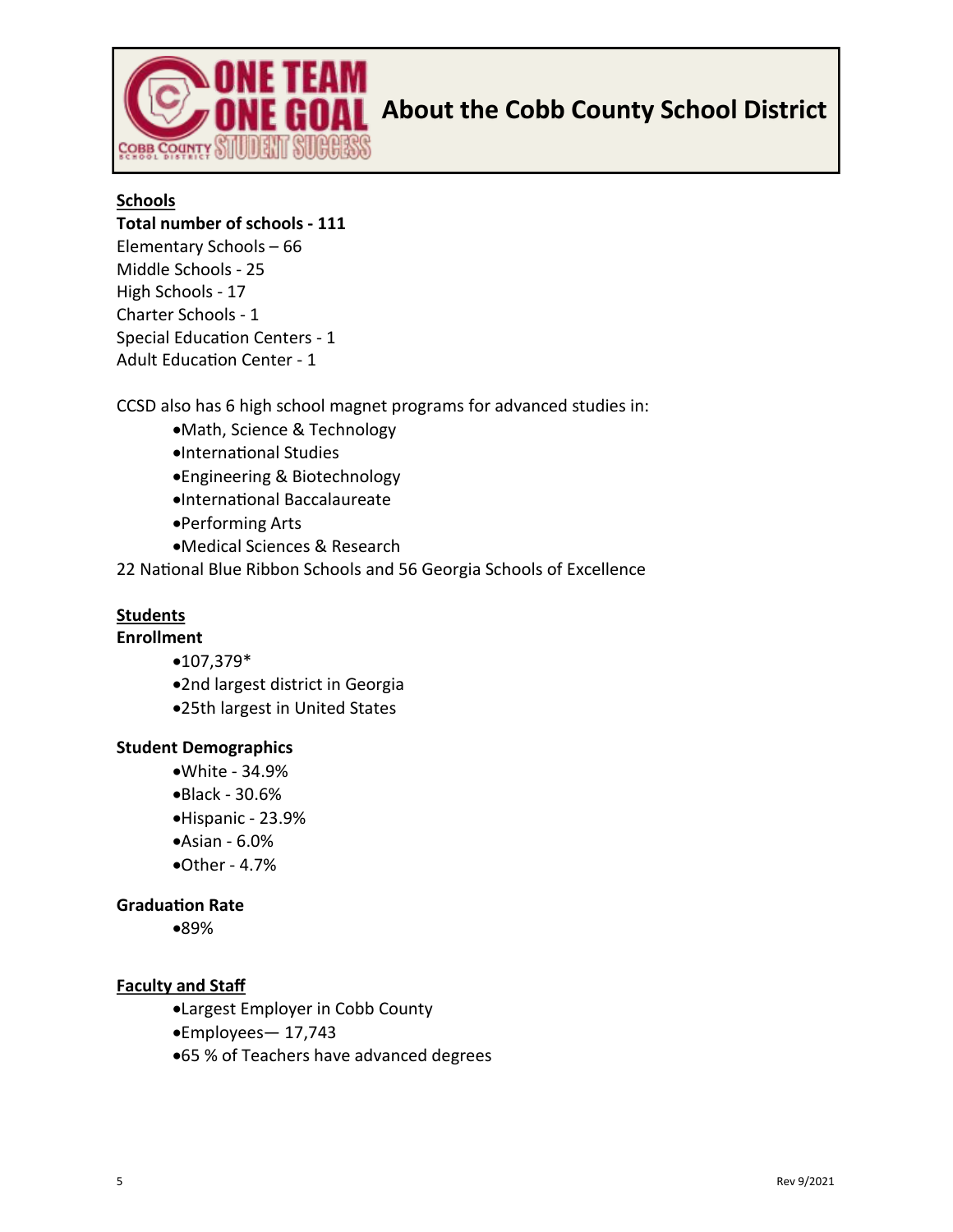

#### **Vision**

To deliver cost reduction solutions while providing outstanding customer service and achieving excellence in governmental purchasing for the Cobb County School District.

#### **Mission**

The mission of the Cobb County School District Procurement Services Department is to be a part of the One Team, One Goal: Student Success by providing students and staff with a selection of quality products, services and vendors for the benefit of the educational process, accomplished through cost effective, moral, ethical, and prudent purchasing practices.

#### **Values**

We strive to provide excellent customer service to the students and staff of the CCSD by ensuring that the responsibilities incumbent upon the procurement operation are performed effectively, efficiently and with the utmost accountability by:

- Providing acceptable quality goods at lowest price;
- Ensuring transparency in use of public funds;
- Protecting against conflicts of interest;
- Maximizing competition;
- Fostering equal and fair competition; and
- Adhering to legal/regulatory guidelines.

#### **Code of Ethics**

The CCSD Procurement Services Department recognizes Public Procurement as a profession and adopts the Code of Ethics promulgated by the National Institute of Governmental Purchasing (NIGP).

The CCSD Procurement Services Department recognizes that the Code of Ethics sets appropriate standards for purchasing and the CCSD Procurement Services Department expects adherence to the Code of Ethics by all employees of the Department.

The CCSD Procurement Services Department recognizes that employees of the Procurement Services Department are public employees. As such, these employees have the responsibility to uphold the public trust and to refrain from using their position for private benefit.

Therefore, it is the policy of the CCSD Procurement Services Department that employees shall, in addition to all other expectations and job requirements, refrain from conflicts of interest and avoid the appearance of unethical or compromising practices in business relationships, actions and communications.

Reference: [NIGP Code of Ethics](http://www.nigp.org/eweb/StartPage.aspx?Site=NIGP&webcode=abt-codeofethics)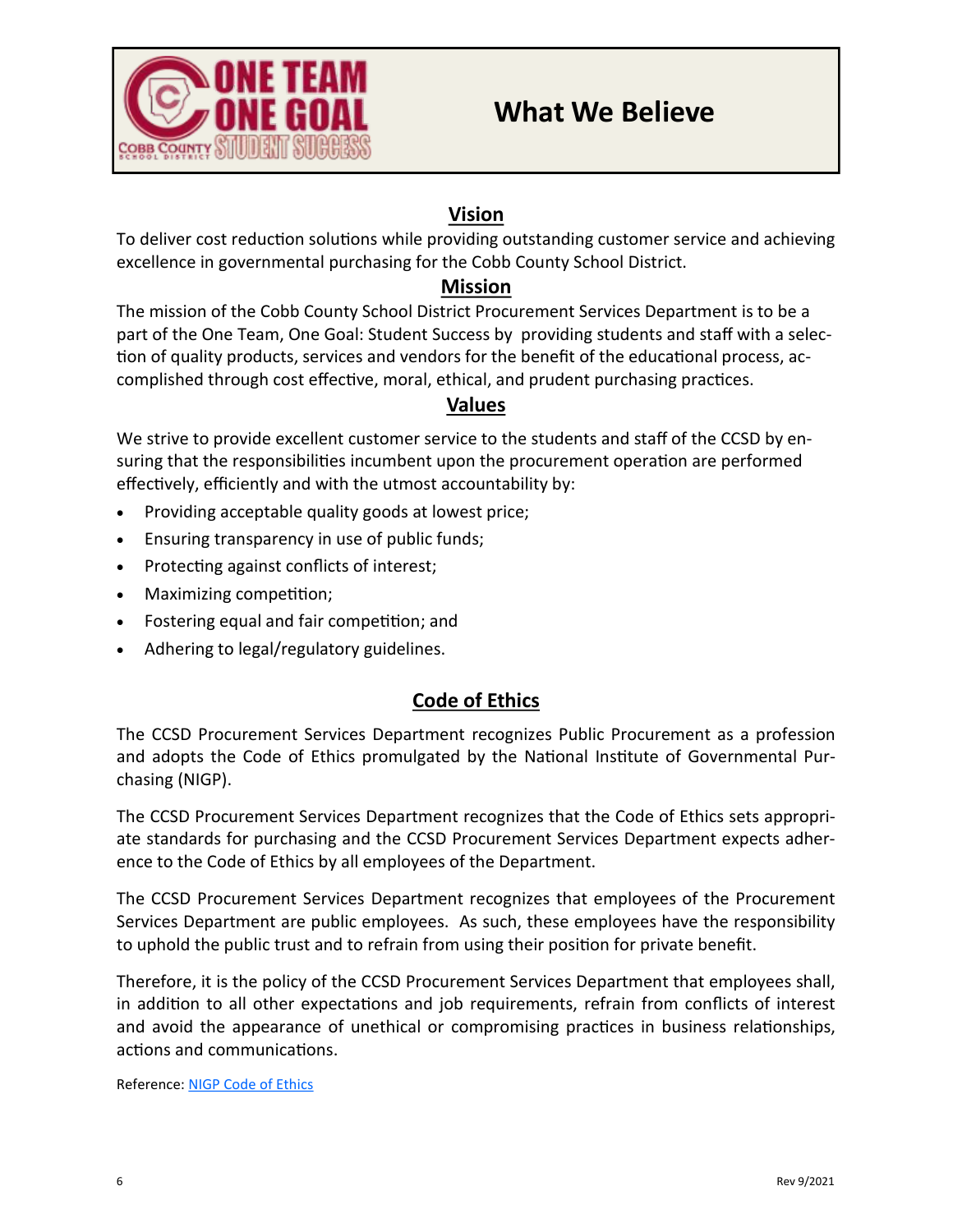

### **Contact Information**

Department Phone: 770-590-4524 Department Fax: 770-426-3371

| <b>Title</b>              | <b>Name</b>          | Phone        | Email                         |
|---------------------------|----------------------|--------------|-------------------------------|
| Director                  | <b>Barbara Bates</b> | 770-590-4592 | Barbara.Bates@cobbk12.org     |
| <b>Assistant Director</b> | <b>Gary Blount</b>   | 770-590-4546 | Gary.Blount@cobbk12.org       |
| <b>Purchasing Agent</b>   | Daphne Farley        | 770-429-5870 | Daphne.Farley@cobbk12.org     |
| <b>Purchasing Agent</b>   | Jeanette Gray        | 770-426-3362 | Jeanette.Gray@cobbk12.org     |
| <b>Purchasing Agent</b>   | Wendy Bell           | 770-426-3333 | Wendy.Bell@cobbk12.org        |
| Senior Buyer              | Debbie Mosher        | 770-590-4522 | Debbie.Mosher@cobbk12.org     |
| Senior Buyer              | Melanie<br>Timmerman | 770-426-3415 | Melanie.Timmerman@cobbk12.org |
| <b>Buyer</b>              | Lorri Latif          | 770-426-3365 | Lorri.Latif@cobbk12.org       |
| Buyer                     | Lori Franji          | 770-426-3364 | Lori.Franji@cobbk12.org       |
| Buyer                     | <b>Craig Beare</b>   | 770-426-3524 | Craig.Beare@cobbk12.org       |
| Buyer                     | Kristine Hadaway     | 770-426-3369 | Kristine.Hadaway@cobbk12.org  |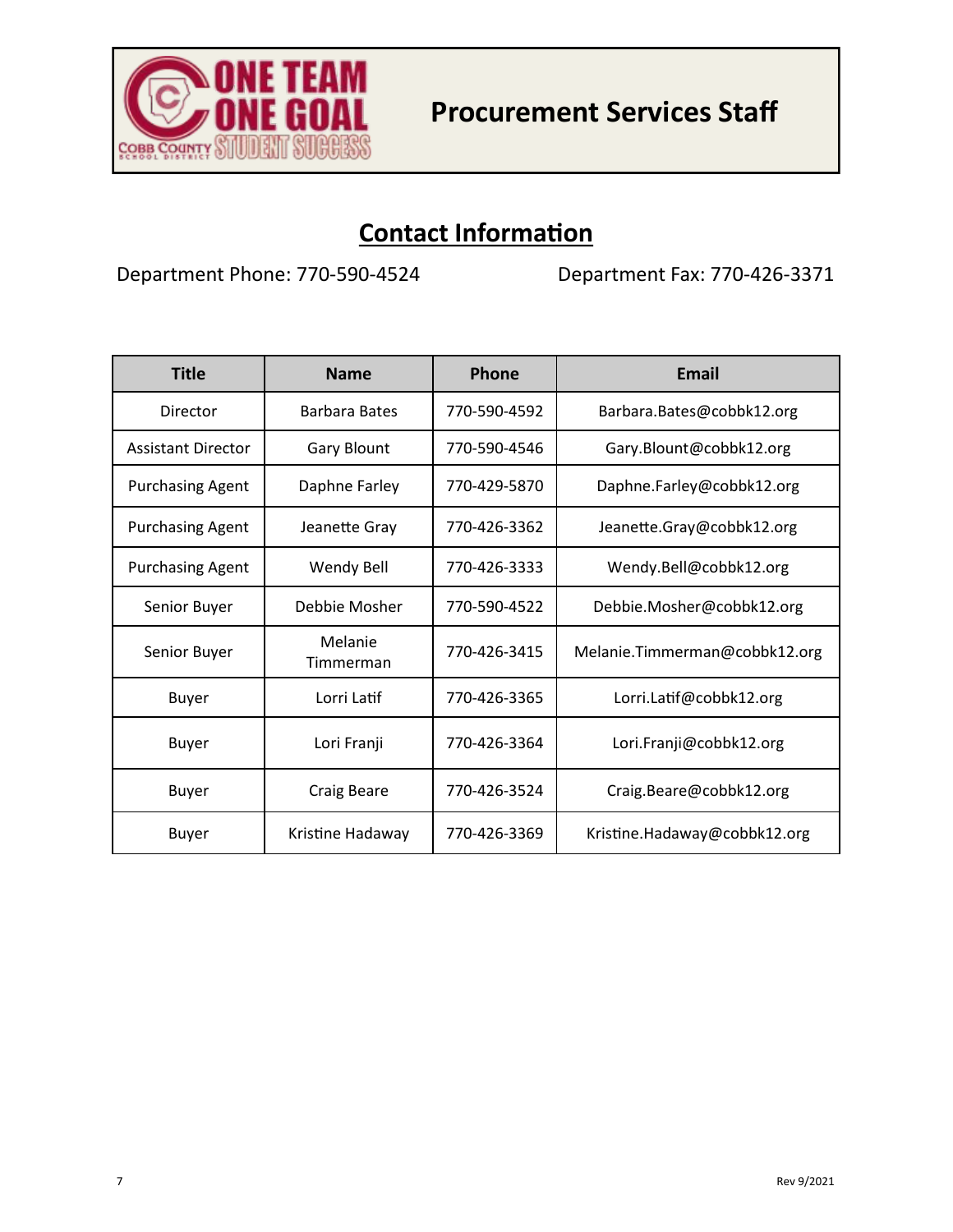

# **Directions to the Procurement Services Department**

### **DRIVING DIRECTIONS**

#### **Cobb Parkway/Hwy 41**

- Take Cobb Parkway/Hwy 41 North and cross Barrett Parkway
- Go to the 4th traffic light and turn left onto Cobb International Blvd.
- We are approximately 1.6 miles on the left at 6975 Warehouse Bldg.

#### **Coming from I-75**

- Take 75 to Chastain, Exit 271
- Proceed West on Chastain and it will become Cobb International Boulevard after crossing Cobb Parkway (Hwy. 41)
- Go approximately 1.6 miles to 6975 Warehouse Bldg. on the left

#### **Coming from I-285**

 $\circ$  Take I-285 to I-75N and follow directions above

#### **Coming from: I-575**

- Take I-575 to Chastain Road, Exit 3 and go West on Chastain Road
- Proceed West on Chastain and it will become Cobb International Boulevard after crossing Cobb Parkway (Hwy. 41)
- Go approximately 1.6 miles to 6975 Warehouse Bldg. on the left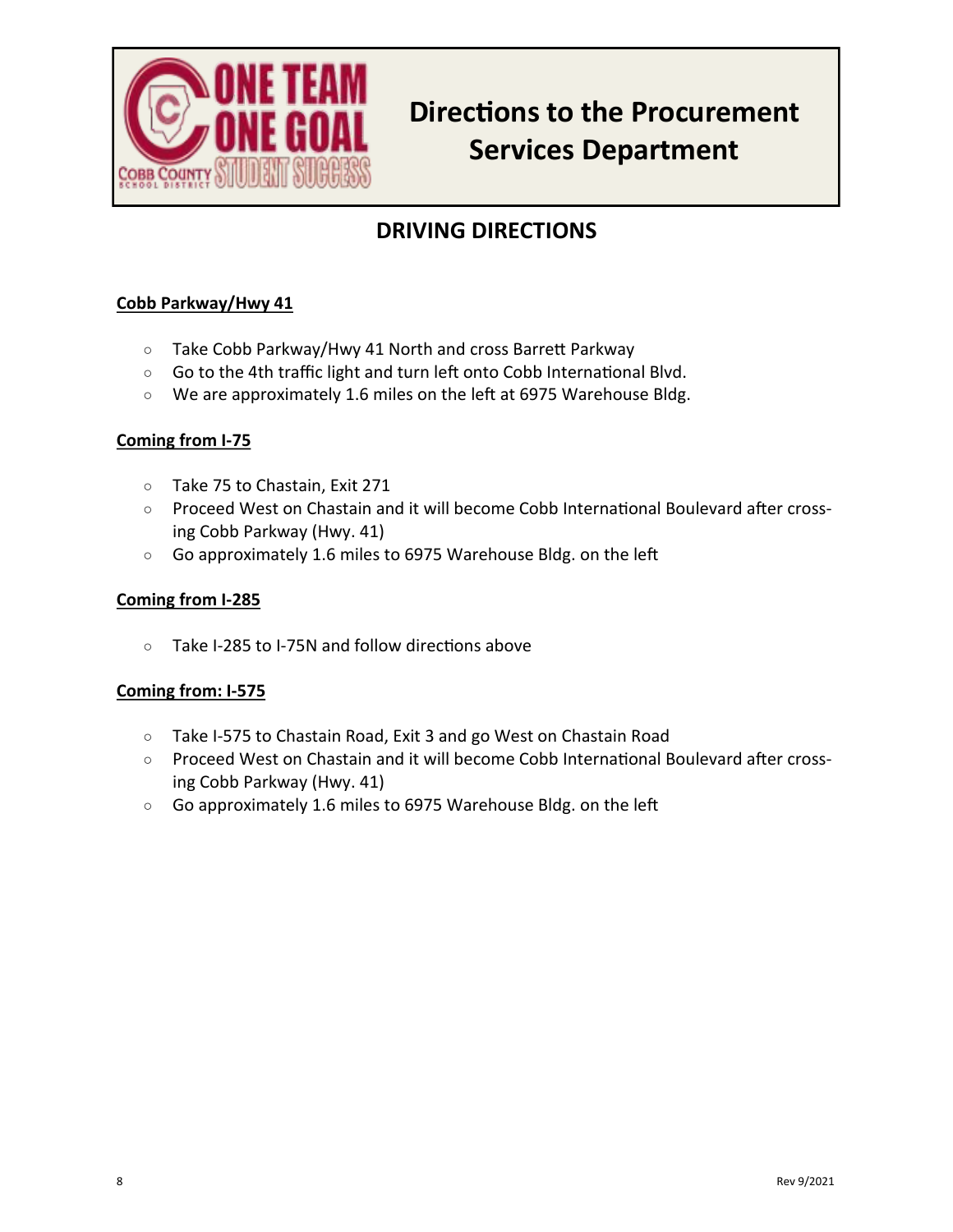

# **General Purchasing Information**

#### **The Purchasing Process**

Procurement Services facilitates the purchasing process between CCSD schools/departments and vendors according to all applicable laws, policies and regulations. The purchasing cycle begins when a school or department (end-user) presents a purchasing need to Procurement Services. As the subject matter expert, the end-user is responsible for writing the specifications which detail the need or desire. Jointly, the end-user and procurement representative work to finalize the Invitation for Bid/Request for Quote/Request for Proposal document for solicitation. Responses are evaluated against specifications by both the end-user and procurement staff. Procurement will issue an award letter to the winning vendor(s). From this letter, the end user is able to place orders per the terms and conditions of the contract.

#### **What We Purchase**

CCSD has the need for an extensive variety of commodity goods, finished products and services to support the educational process for the District. This range of needs includes, but is not limited to, office supplies, school buses, paper products, food items, pest control, technology items, sports equipment, band instruments, outsourced services, custodial supplies and much more. The District website, www.cobbk12.org, contains a link to the Procurement Services website. The link is located under "Departments". The Procurement Services website provides a wealth of information, including a list of current awarded contracts that should prove very informative for potential vendors.

#### **How We Purchase**

CCSD schools and departments make most purchases using one of three methods: (1.) Purchase Order (2.) Procurement Card (3.) Performance Contract. Each school/department enters its own Purchase Orders into the CCSD online financial system. After proceeding through the internal approval process, the order is then automatically sent to the vendor via fax or email. The Procurement Card is a VISA card issued by a local bank. Each school and most departments within CCSD have a procurement card to make low dollar transactions for goods. The cards are restricted by dollar limits and by merchant category codes (MCC's). The MCC's assigned to a business is controlled by the VISA authorities, which assign the codes by business type. Our cards restrict purchases to those MCC's that offer goods and services most likely to be used by a K-12 school system. The Performance Contract is used to pay for services.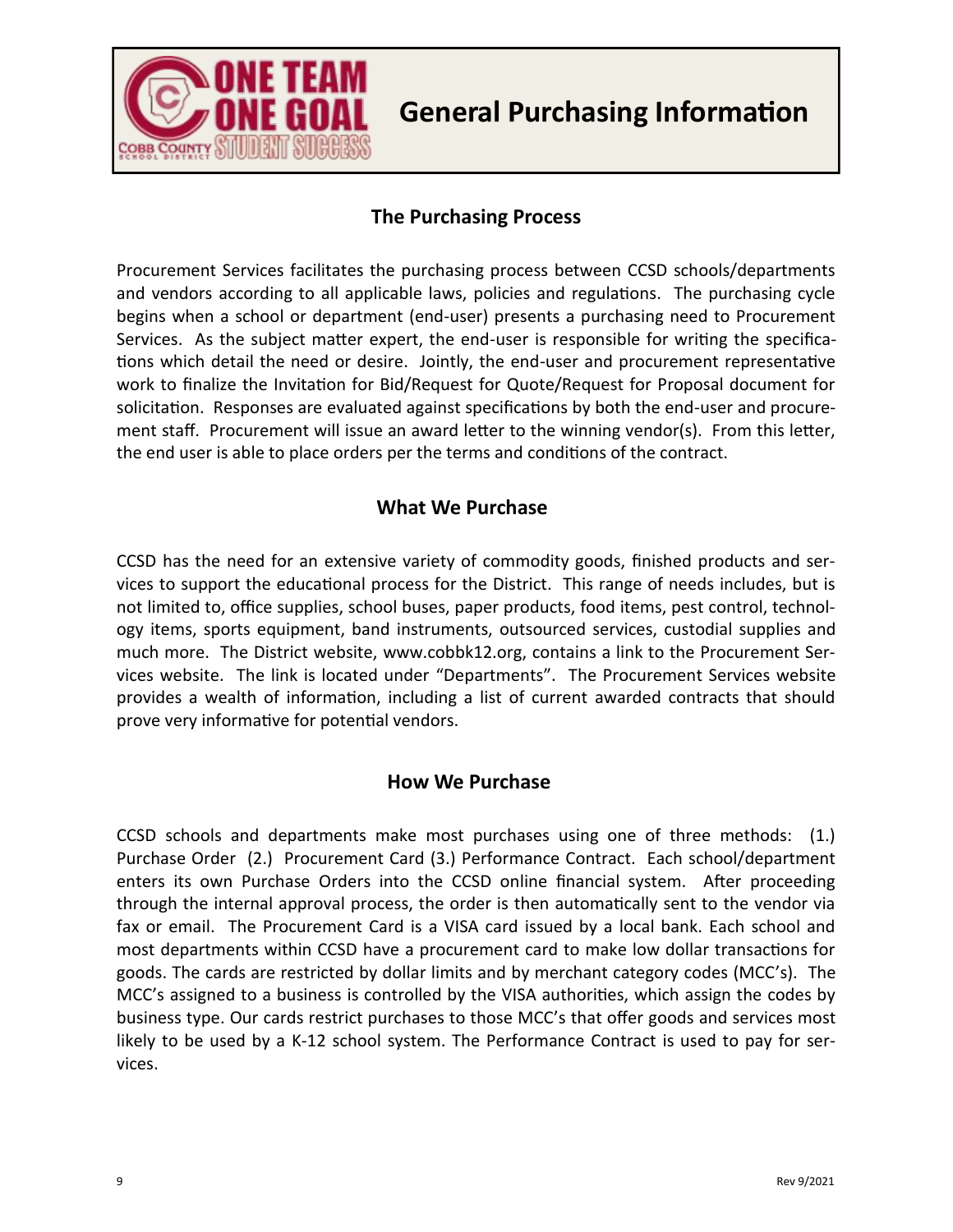

Except for purchases made in accordance with other provisions of CCSD Purchasing Regulations, all purchases for goods or services with District funding shall be based on competitive solicitations as detailed below. Complete CCSD Purchasing Regulations can be viewed by accessing the Procurement Services website via the link on the District website located at www.cobbk12.org.

**Purchases less than \$9,999 and not already under contract** may be accomplished without multiple quotes. Purchaser should use their best judgment when making the purchase.

**Purchases from \$10,000 to \$49,999.99 and not already under contract** require the Procurement Services Department to make every attempt to secure at least three competitive quotes.

**Purchases totaling \$50,000 or more and not already under contract** require a formal Invitation for Bid (IFB) or Request for Proposal (RFP) process. Procurement Services will issue the IFB/RFP and make every attempt to solicit at least three responsive and responsible offers. Board approval is required for award of IFBs/RFPs greater than \$200,000 with the exception of those products/services included on the Board Pre-Approved List.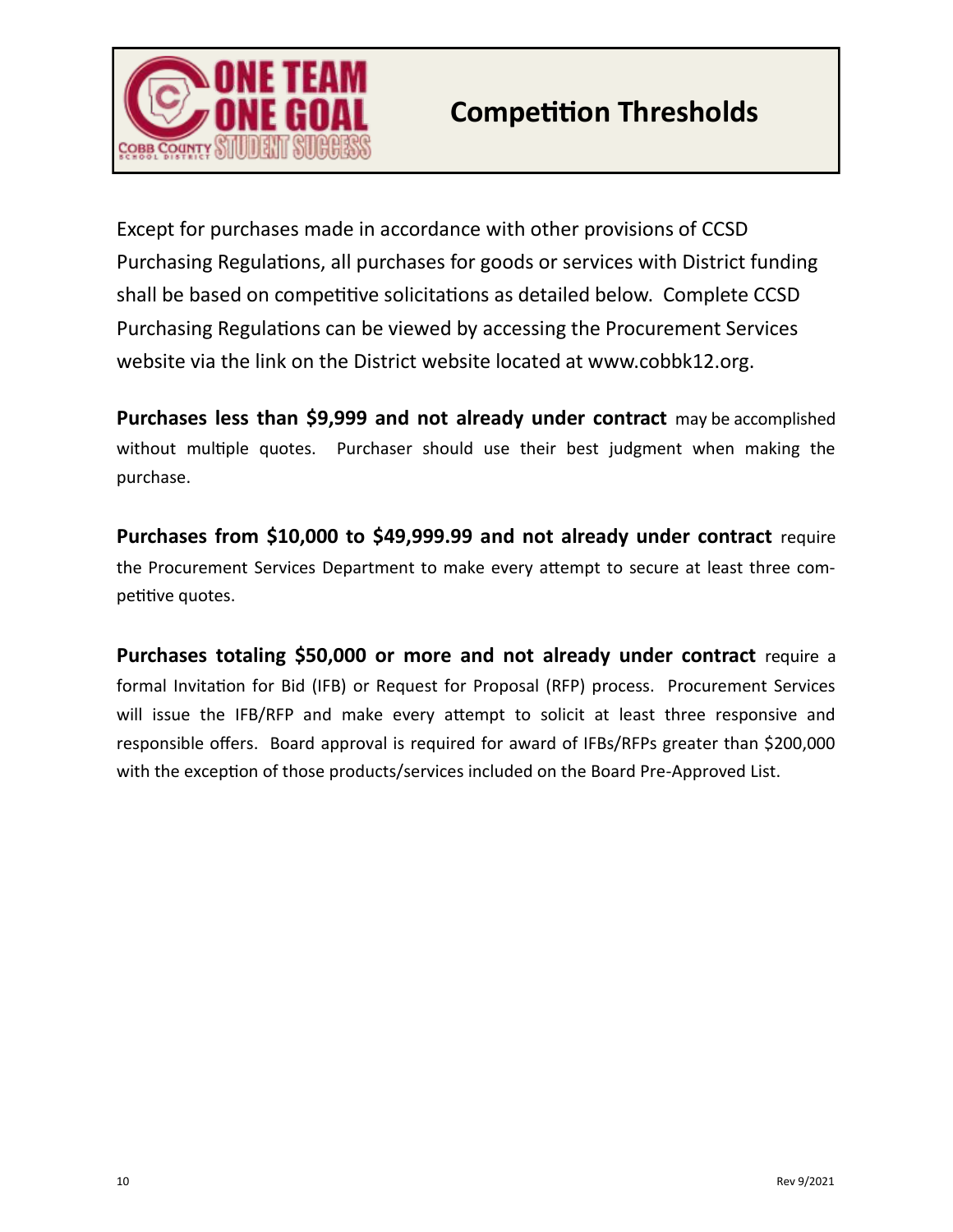

#### **CCSD utilizes three competitive solicitation methods:**

- 1. Request for Quote
- 2. Invitation for Bid
- 3. Request for Proposal

#### **Request for Quote (RFQ)**

As previously stated, regulations allow for each school/department to make purchases at the local level within the parameters described under the competition thresholds. Procurement Services must be involved in any competitive purchase over \$10,000.00. Listed below is some general information about an RFQ.

- 1. The CCSD end-user (school/department) notifies Procurement Services of the good or service needed and provides specifications.
- 2. Procurement Staff will work with the end-user to prepare a RFQ for the particular product or service.
- 3. The RFQ is then sent to prospective vendors, usually via fax or email, and is posted on the CCSD Current Solicitations website and the Georgia Procurement Registry.
- 4. The RFQ is typically "on the street" for five (5) business days.
- 5. Vendors are required to complete the RFQ form(s) and submit to Procurement Services by the date set forth in the RFQ.
- 6. Once responses are received, Procurement tabulates results and verifies the validity of the response before sending a recommendation of award to the end-user.
- 7. After confirmation from the end user, Procurement issues an award letter to the lowest responsive, responsible offeror(s) meeting specifications and requirements in the RFQ and the school or department is then able to proceed with the purchase.
- 8. Quotations can be written with firm pricing up to a year and may or may not be available to be renewed annually.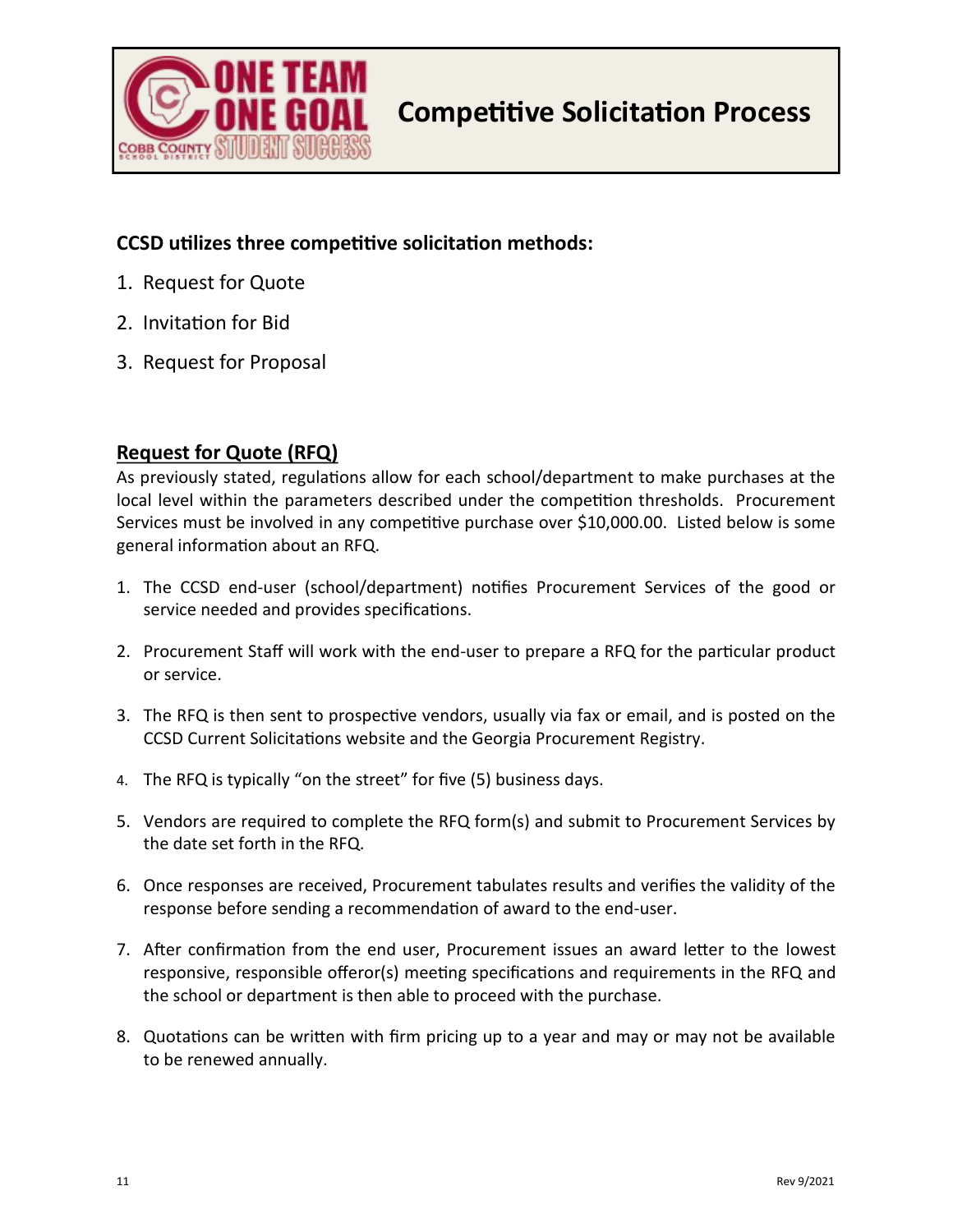

# **Competitive Solicitation Process**

#### **Invitation for Bid (IFB)**

Purchases totaling \$50,000.00 or more must be made through the formal Invitation for Bid or Request for Proposal process. The IFB document is used by the CCSD to purchase goods or services and should not be construed as an order by CCSD to make any purchase. The bidder should review instructions and conditions of the IFB and include all information and signatures as required. The bid documents must be returned to Procurement Services before the time and date indicated for the bid opening as determined by the official date/time stamp of CCSD Procurement Services.

- 1. The CCSD end-user (school/department) notifies Procurement Services of the good or service needed and provides specifications.
- 2. Procurement staff will work with the end-user to prepare an IFB for the particular product or service.
- 3. An announcement of the IFB is then sent to prospective vendors, usually via fax or email and is posted to the CCSD Current Solicitations website, the Georgia Procurement Registry and advertised on local public educational TV stations.
- 4. The IFB is typically open for solicitation or "on the street" for a minimum of two weeks (10 business days). During this time, there may be a pre-bid conference and a question and answer period. All questions and answers are published on the CCSD website for equal access to all vendors.
- 5. The due date/time stated designates the bid "opening". Responses received by the deadline indicated are opened and prices are read publicly at the date/time stated in the IFB document.
- 6. Following receipt of responses, Procurement tabulates results and verifies the validity of the response before sending a recommendation of award to the end-user.
- 7. After confirmation from the end user and Board Approval when applicable, Procurement issues an award letter to the vendor(s) and the school or department is then able to proceed with the purchase.
- 8. For all purchases accomplished by sealed bidding, the award will be made to the lowest responsive and responsible bidder meeting terms, specifications and requirements. This is the bidder who submits the lowest price, whose bid meets the specifications, terms, and conditions set forth in the IFB, and who is clearly capable of delivering the product or services specified. The lowest responsible bidder will not, therefore, always be the bidder who has submitted the lowest monetary bid. Award will be made in the best interest of CCSD.
- 9. Bids can be written with firm pricing up to a year and usually contain an option to renew annually if agreeable to both the successful vendor and the CCSD.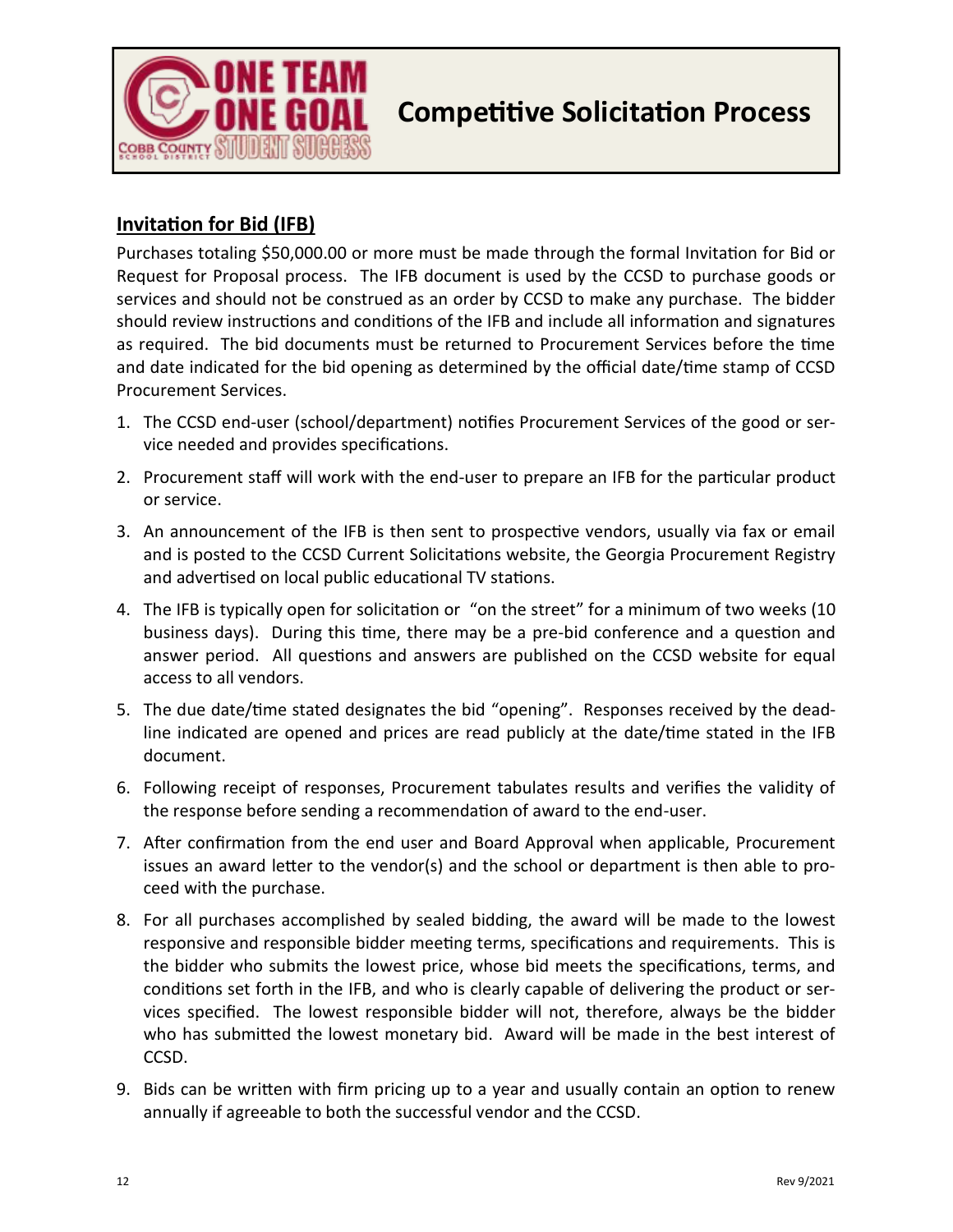

#### **Construction/Capital Projects**

All new construction and improvements to District property must comply with CCSD Administrative Rules FEAE-R, FEAB-R, FGC-R, FGD-R, and FGG-R. This includes any improvements to existing Cobb County School District property, whether new construction, modification, alteration or renovation, either interior or exterior in nature. All Construction/Capital Projects with an estimated cost exceeding \$10,000.00 must be formally solicited by Procurement Services. CCSD generally adheres to the Design/Bid/Build construction delivery method in compliance with all applicable state school board rules, state and/or federal laws.

#### **Rejection of a Bid**

The failure of a bidder to observe and follow the instructions and conditions of a bid can constitute grounds for rejection of a bid and/or removal from the list of bidders. CCSD Procurement Services reserves the right to reject any and all offers submitted in response to any solicitation document, to reject any portion thereof, to accept portions of the offer from several bidders, or to waive any minor irregularity. CCSD Procurement Services reserves the right to award a solicitation under the most beneficial economic terms for the CCSD.

#### **Common reasons for bid rejection**

- 1. Any response received after the designated time will be deemed late and will not be considered by the CCSD. **If responses are faxed or emailed, an original hard copy of your response must be received by the Procurement Services Department no later than 3:00 p.m. Eastern Time on the next business day after the bid due date. The hard copy will serve as the legal document; it must match the fax/email copy.** The CCSD fax number is (770) 426-3371. The use of faxed/emailed responses are discouraged and every effort should be made by the vendor to deliver the hard copy of the response prior to the designated date and time.
- 2. Bids containing provisions for late charges, whether designated as interest charges or otherwise, will not be considered for an award. Bidders are instructed to refrain from presenting any such provisions, as it may be grounds to consider the bid disqualified and, therefore, rejected.
- 3. Procurement Services generally requires a minimum of thirty (30) days to evaluate bids for award. Therefore, those that limit the acceptance period to less than thirty (30) days may be rejected. When it is determined that a time period other than thirty (30) days is appropriate, the solicitation document will so indicate.
- 4. Failure on the part of the bidder to submit requested samples within the time specified.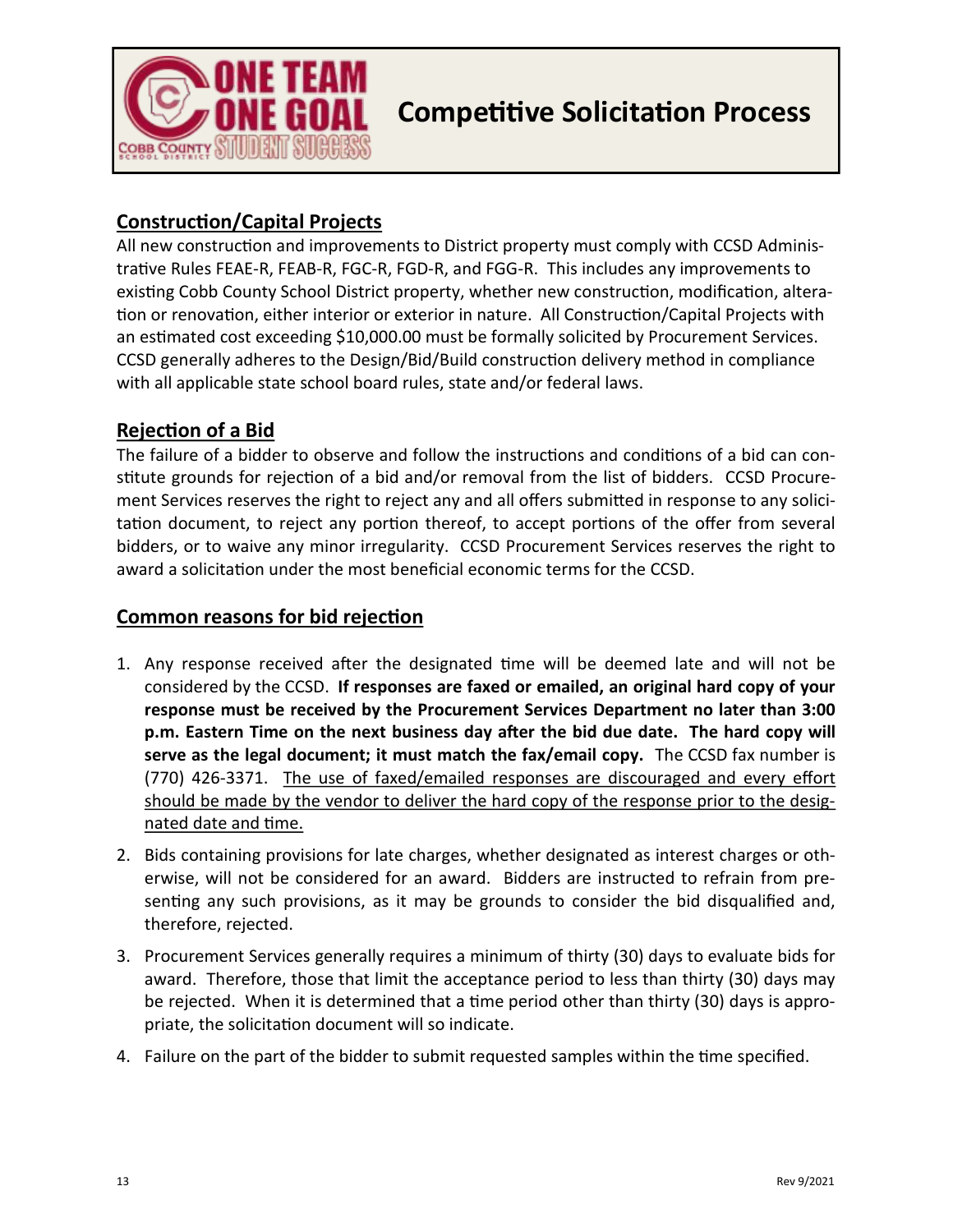

# **Competitive Solicitation Process**

The addition by the bidder of price escalator clauses, minimum order requirements, or other additional pricing terms not included in the terms and conditions of the solicitation document.

Failure to bid in accordance with an addendum.

The bid contains terms and conditions which are in conflict with the solicitation or CCSD regulations.

#### **Request for Proposal (RFP)**

As stated previously, purchases totaling \$50,000.00 or more must be made through the formal solicitation process. The RFP "serves to promote fair and just competition while allowing the procuring entity the flexibility of evaluation through weighted criteria, in contrast to competitive bids that are awarded on price alone." *(National Institute of Governmental Purchasing)*  The RFP is the preferred method when specifications are either 1) not clearly defined or 2) also include service related elements such as installation and/or support. In general, the RFP process is longer than other types of solicitations because it involves an evaluation process that may include vendor presentations and extensive negotiation.

- 1. The CCSD end-user (school/department) notifies Procurement Services of the good/service needed and provides specifications.
- 2. Procurement staff will work with the end-user to prepare the RFP document for the particular product or service. During this development stage, the committee responsible for evaluating the responses to the RFP is usually selected.
- 3. An announcement of the RFP is then sent to prospective vendors, usually via fax or email and is posted to the CCSD Current Solicitations website, the Georgia Procurement Registry and advertised on local public educational TV stations.
- 4. The RFP is typically open for solicitation or "on the street" for a minimum of two weeks (10 business days). During this time, there may be a pre-proposal conference and a question and answer period. All questions and answers are published on the CCSD website for equal access to all vendors.
- 5. The due date/time of the RFP marks the "closing" of the window for submitting proposals and no further information is revealed at that time. The non-cost portion of the vendor response is submitted separate from the cost proposal to ensure that price does not affect the non-cost scoring portion of the process. Since price is not the sole determining factor in the RFP solicitation process, there is no public opening and reading of prices as with an IFB.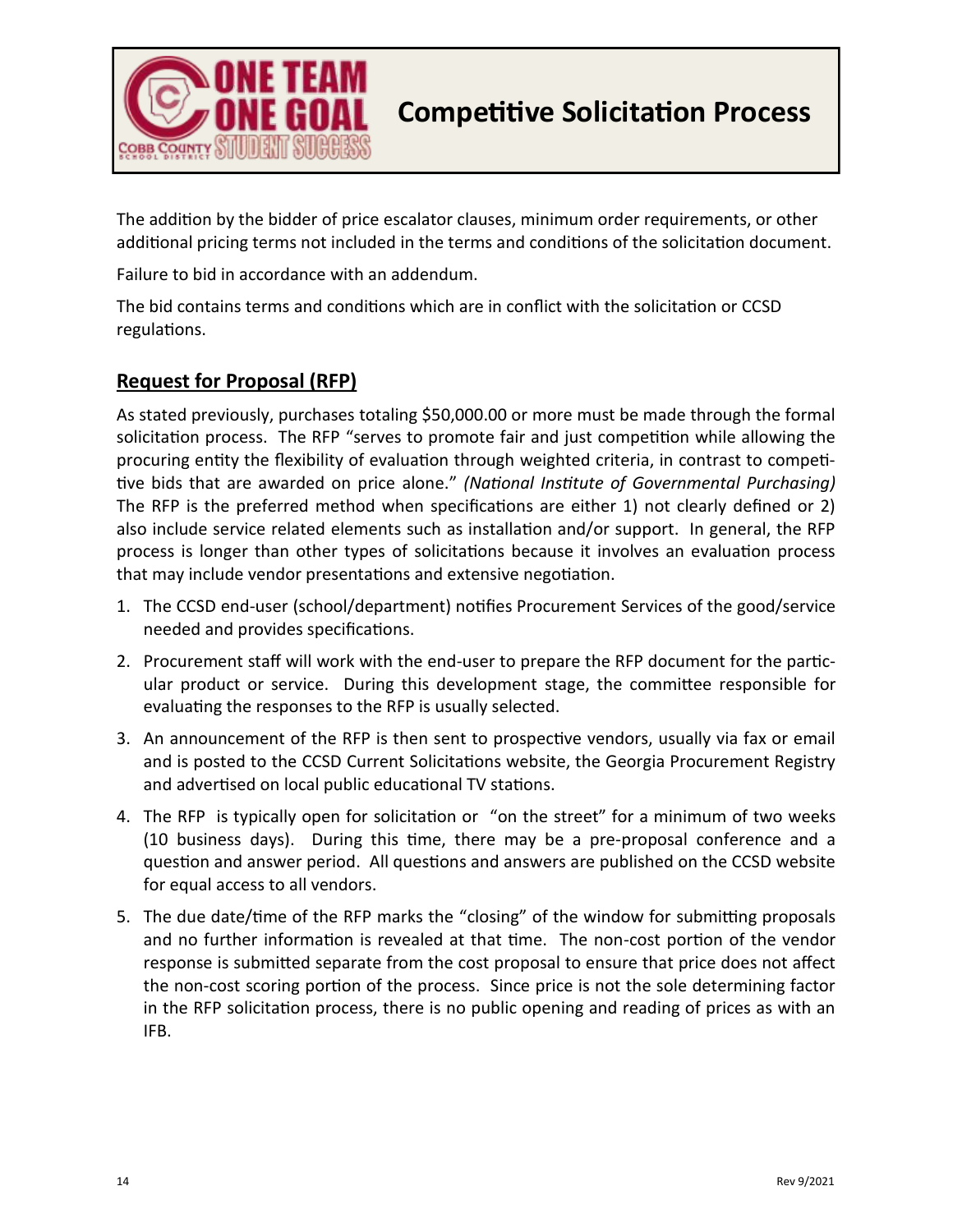

#### **Request for Proposal (continued)**

6. The procurement staff begins the RFP evaluation process by tabulating vendor responses, while simultaneously checking for responsiveness and contacting references.

7. The evaluation committee typically has evaluation meetings to review and grade each vendor response. Responses are scored consistently against the specifications, requirements and evaluation criteria published in the RFP document. This step may include clarification of vendor information and may include interviews or demonstrations.

8. In most cases, vendors scoring at least 70% of the possible non-cost points advance to the next phase of evaluation, unless state/federal evaluation rules mandate otherwise.

9. Cost is evaluated following completion of all non-cost scoring. Vendors that make it to this phase may be sent a request for Best and Final Offer (BAFO) where they are allowed to improve their offer by cutting costs, adding services, or some combination of both.

10. The evaluation committee signs a consensus form recommending a vendor(s) for award. The recommendation is then sent to the Board of Education if applicable or awarded and listed on CCSD website for review.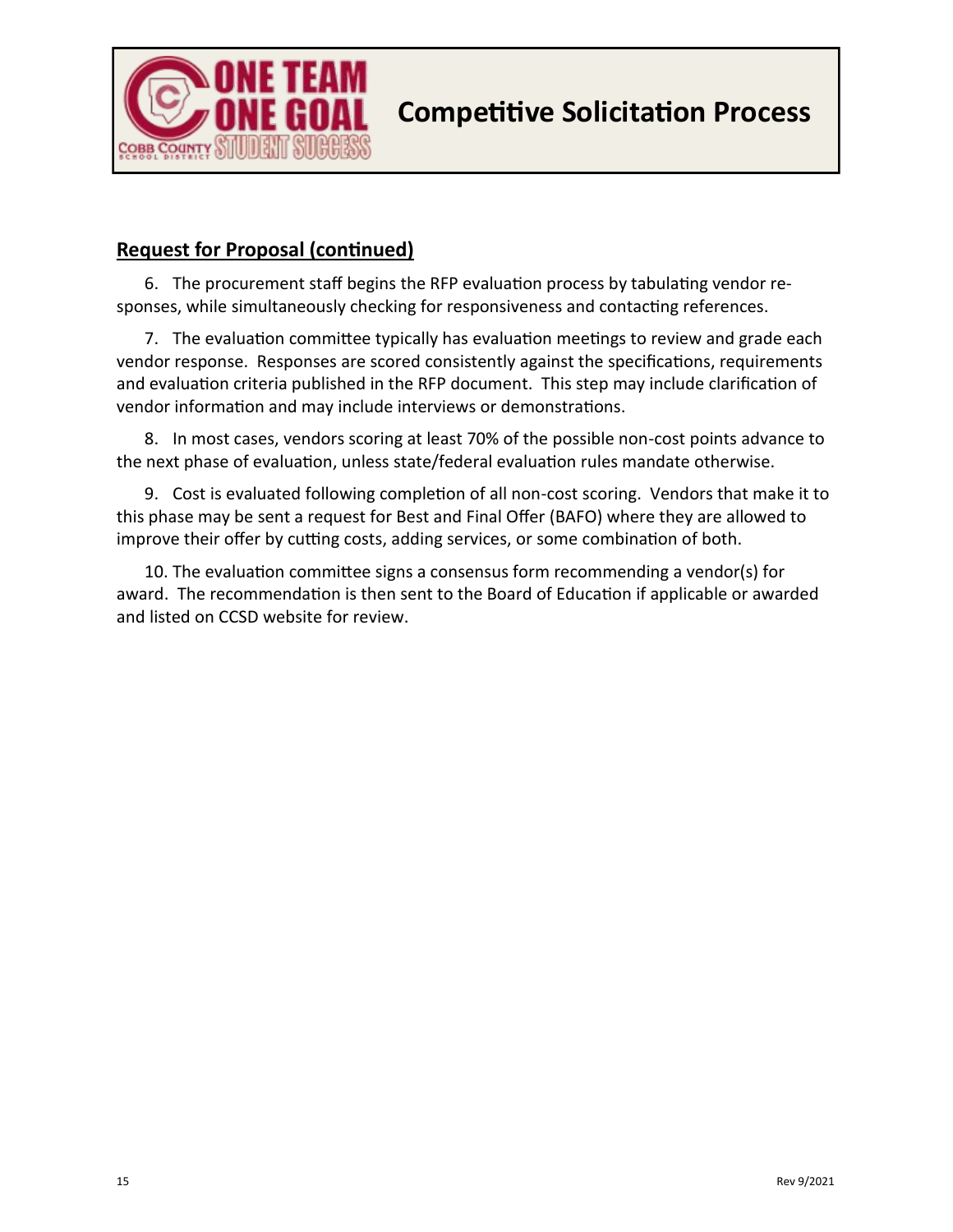

# **Competitive Solicitation Process**

#### **Rejection of a Proposal**

The failure of an offeror to observe and follow the instructions and conditions of a RFP can constitute grounds for rejection of a proposal and/or removal from the list of offerors. CCSD Procurement Services reserves the right to reject any and all offers submitted in response to any solicitation document, to reject any portion thereof, to accept portions of the offer from several offerors, or to waive any minor irregularity. CCSD Procurement Services reserves the right to award a solicitation under the most beneficial economic terms for the CCSD.

#### **Common causes for proposal rejection**

- 1. Any response received after the designated time will be deemed late and will not be cosidered by the CCSD. **If responses are faxed or emailed, an original hard copy of your response must be received by the Procurement Services Department no later than 3:00 p.m. Eastern Time on the next business day after the bid due date. The hard copy will serve as the legal document; it must match the fax/email copy.** The CCSD Fax Number is (770) 426-3371. The use of faxed/emailed responses are discouraged and every effort should be made by the vendor to deliver the hard copy of the response prior to the designated date and time.
- 2. Proposals containing provisions for late charges, whether designated as interest charges or otherwise, will not be considered for an award. Offerors are instructed to refrain from presenting any such provisions, as it may be grounds to consider the bid disqualified and, therefore, rejected.
- 3. Procurement Services generally requires a minimum of thirty (30) days to evaluate proposals for award. Therefore, those that limit the acceptance period to less than thirty (30) days may be rejected. When it is determined that a time period other than thirty (30) days is appropriate, the solicitation document will so indicate.
- 4. Failure on the part of the offeror to submit requested samples within the time specified.
- 5. Failure on the part of the offeror to provide any information requested by the deadline indicated throughout the evaluation process. It is the offeror's responsibility to ensure timely receipt of all requested information.
- 6. The addition by the offeror of price escalator clauses, minimum order requirements, or other additional pricing terms not included in the terms and conditions of the solicitation document.
- 7. Failure to propose in accordance with an addendum.
- 8. The proposal contains terms and conditions which are in conflict with the solicitation or CCSD regulations.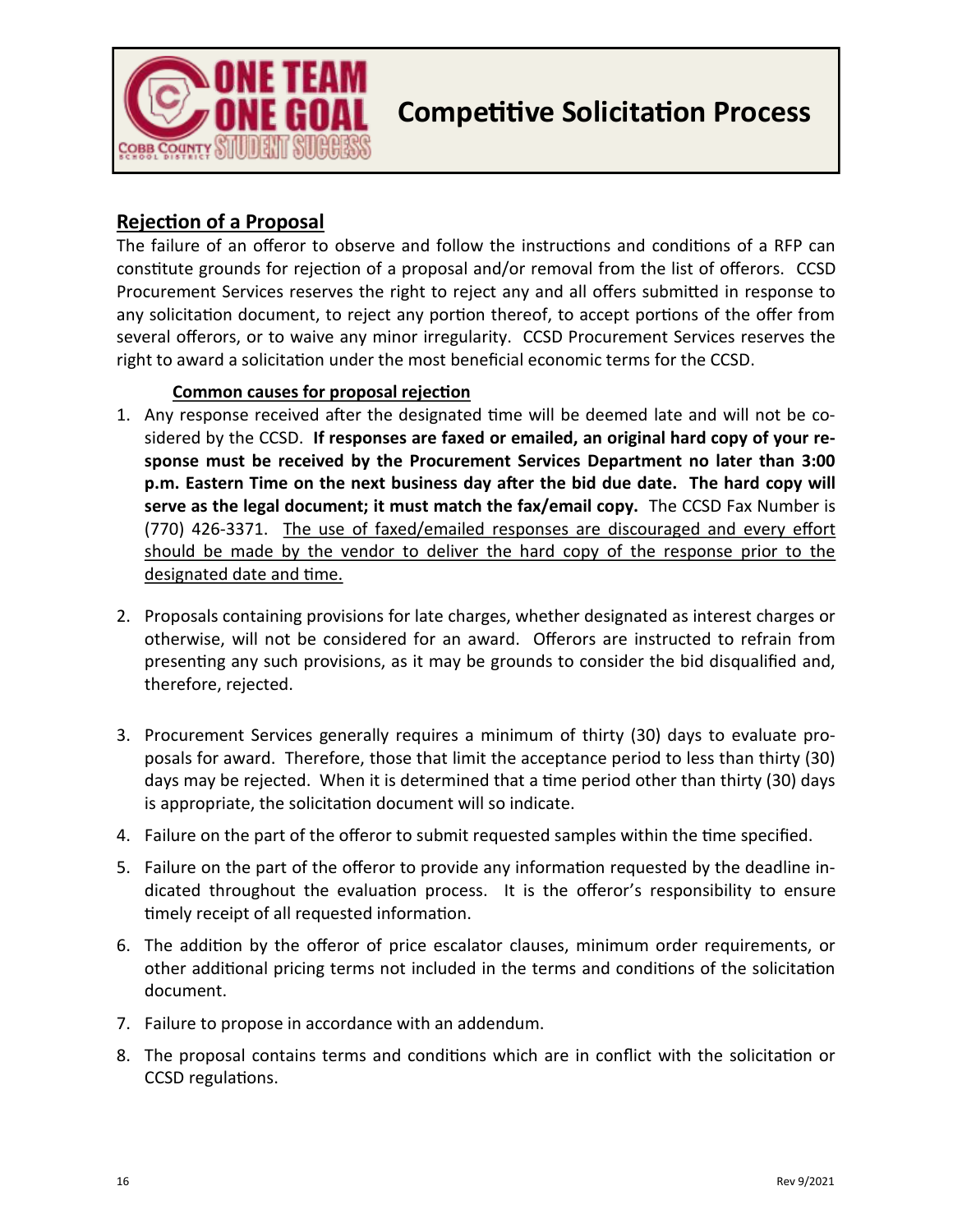

# **Competitive Solicitation Process**

#### **Protest of an Award or Decision to Award**

All protests disputing a competitive solicitation award must be submitted in writing to the Director of Procurement Services within five (5) working days of the award date of the solicitation. All protests disputing irregularities in the solicitation process or any violation of federal or state law with respect to the solicitation process must be submitted in writing to the Director of Procurement Services within five (5) working days of when Vendor knew or should have known of the irregularities or the award date of the solicitation, whichever occurs first. Any protests disputing a single source, sole source or emergency purchase must be submitted in writing to the Director of Procurement Services within five (5) working days of the award date, Board approval date or purchase order issue date, whichever occurs first. Any protest received after the time periods set forth above will not be considered. CCSD will only consider protests from Vendors who submitted a timely bid/proposal for the applicable contract or those who were prevented from doing so due to an alleged irregularity.

The initial protest should include all matters the Vendor wishes CCSD to consider in deciding the protest outcome. At a minimum, the protest must include the following:

1. Name and number of the solicitation (if applicable);

2. School name and project description (if applicable);

3. Nature of protest and grounds therefore;

4. Documentation supporting the protest and/or allegations, including any supporting exhibits and/or evidence;

5. Statement of the specific relief requested; and

6. Signed by a company officer authorized to sign contracts on behalf of the vendor submitting the protest.

Issues not raised in the initial protest may, at CCSD's discretion, be deemed waived with prejudice.

An aggrieved Vendor may supplement its protest with supporting exhibits, evidence or documents that were not available at the time of the initial protest filing. However, such supplemental documentation must be provided to CCSD as soon as such documentation is reasonably available and must be provided prior to any ruling on the protest.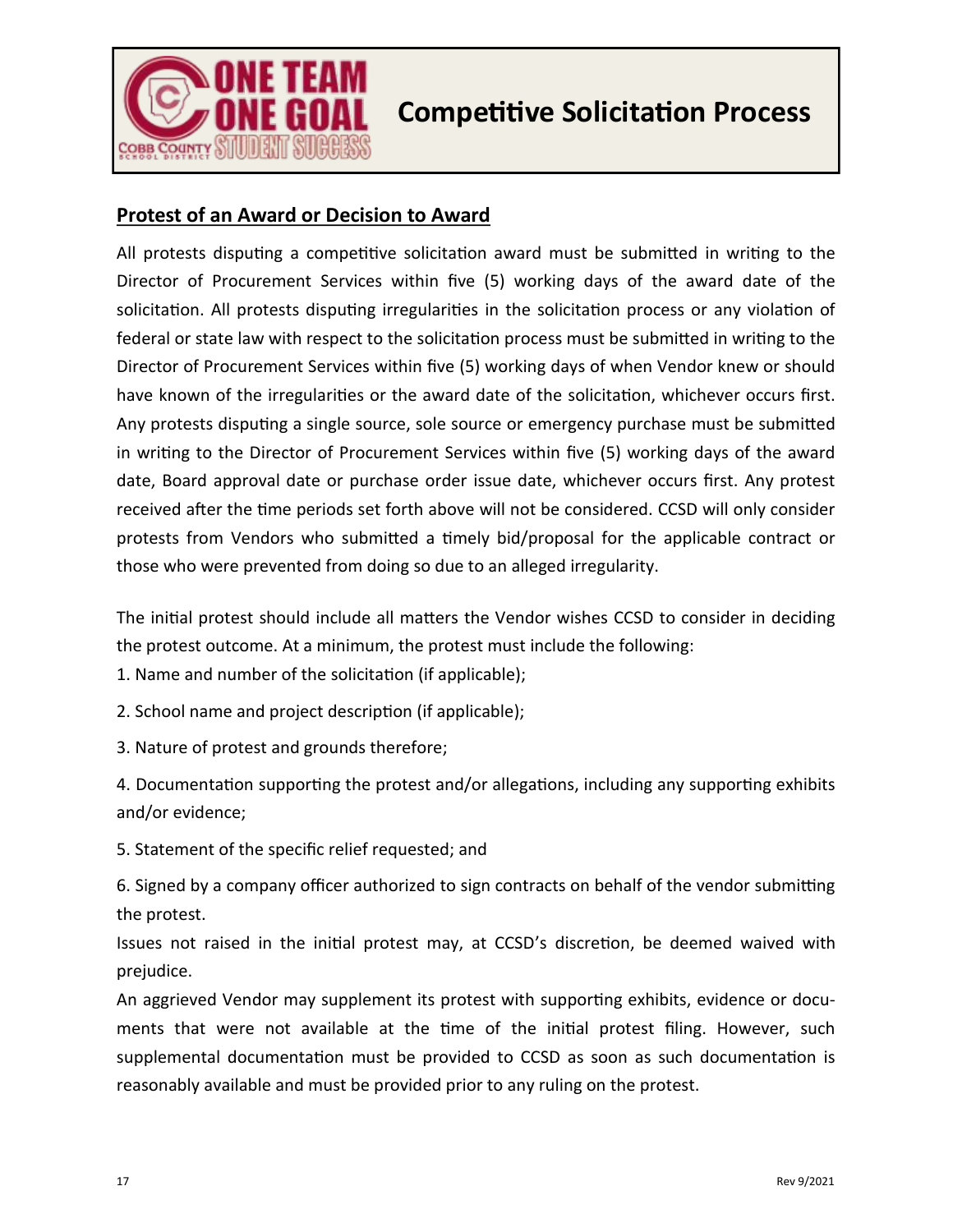

#### **Protest of an Award or Decision to Award (continued)**

Protests should be sent by U.S. Mail, overnight delivery or hand delivery to:

Director of Procurement Services

Cobb County School District

6975 Cobb International Blvd.

Kennesaw, GA 30152

The outside of the envelope should clearly state "Protest IFB/RFP/RFQ xx-xx" in large, bold letters.

Protests will be deemed received when they are physically received by the Procurement Services Department. Emails and faxes are unacceptable methods of delivery and will be rejected.

CCSD will thoroughly review and evaluate all protests and base the decision on the merits of the protest. A written response will be provided by CCSD within five (5) working days of the receipt of the protest. Any appeal must be filed within three (3) working days of receipt of the Director of Procurement Services' protest decision. Protest appeals should be sent in the same manner and to the same address provided above. Appeals will be reviewed by the Senior Executive Director, Business Services and a written response provided. The Senior Executive Director's decision as to any appeal shall be final.

#### **Georgia Security and Immigration Compliance**

CCSD adheres to requirements set forth in the Georgia Security and Immigration Compliance Act, as Amended by the Illegal Immigration Reform Act of 2011, OCGA 13-10-90, et al. Applicable documents are included in each solicitation released by CCSD Procurement Services and must be properly executed by responding suppliers (including notarization) in order to be considered for contract award.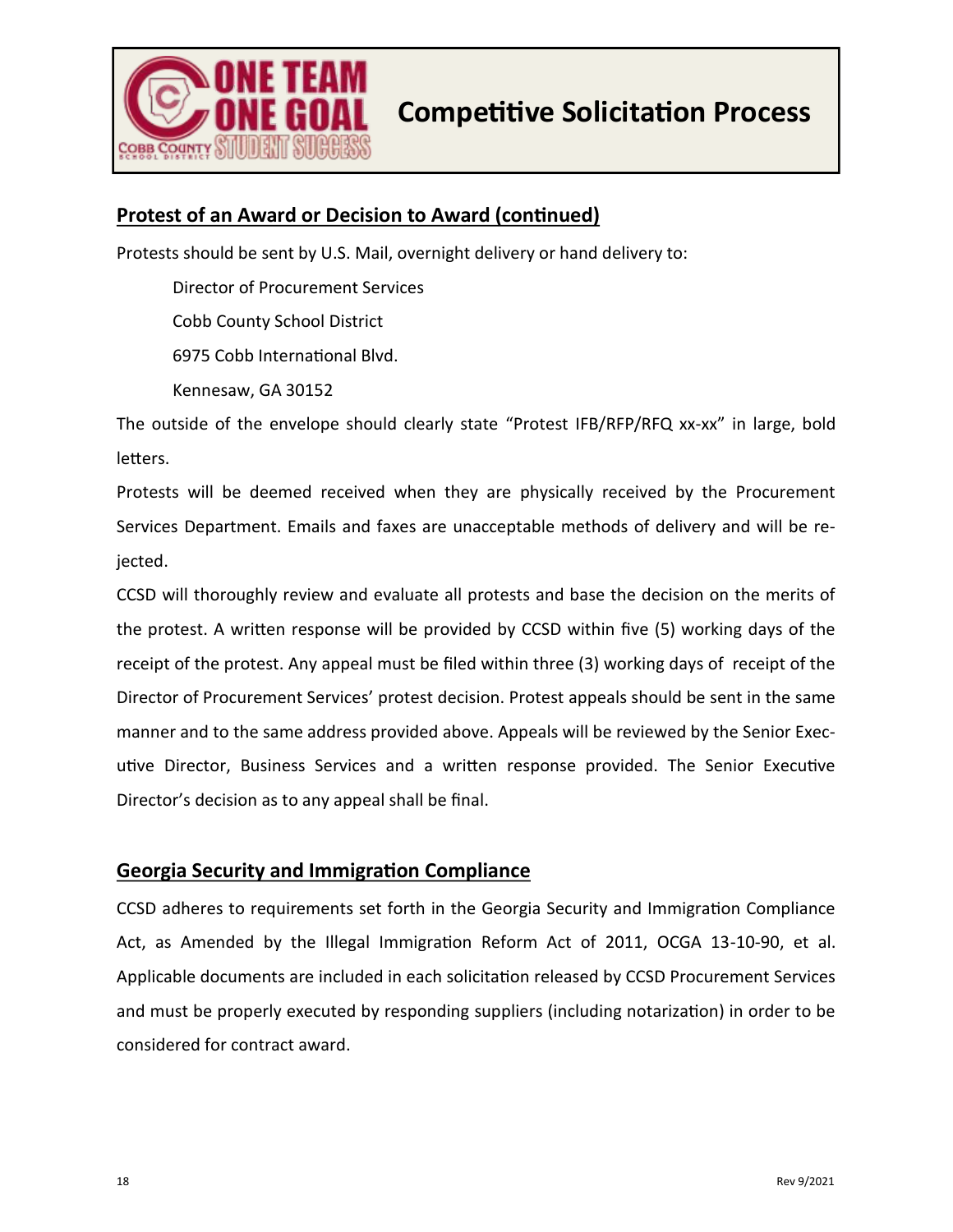

### **Procurement Services recognizes the following situations which necessitate exceptions to full and open competition through competitive solicitation:**

**Sole/Single Source Purchase** — When supplies or services are readily available from one responsible source. Use of this authority may be appropriate in situations such as the following, (the examples are not intended to be all-inclusive and do not constitute authority in and of themselves):

- When there is a reasonable basis to conclude that the minimum needs can best be satisfied by unique supplies or services readily available from one source with unique capabilities.
- The existence of limited rights in data, patent rights, copyrights, or secret processes; the control of basic raw material; or similar circumstances make the supplies and services available from one source.
- When purchasing utility services (gas, electric power, etc.), circumstances may dictate that only one supplier can furnish the service.
- When the Superintendent or designee has determined in accordance with a program for standardization or continuity that it is in the best interest of CCSD to limit purchases to specified makes and models of equipment and parts to satisfy needs for additional units or replacement items.
- The school/department must submit a "Sole/Single Source Justification" form to Procurement Services prior to making the purchase which includes the following information:
	- Explain why this is the only product or service that can meet the need of the purchasing agency.
	- Explain why this vendor is the only practical available source from which to obtain this product or service. Include any documentation from the manufacturer or publisher to support the sole source status.
	- $\circ$  Describe what efforts were made to conduct a negotiation to get the best price, delivery, warranty and payment terms for the Cobb County School District. Procurement Services reserves the right to negotiate further with the vendor for discounts, best value, etc.
	- Provide a letter from the vendor confirming sole source status.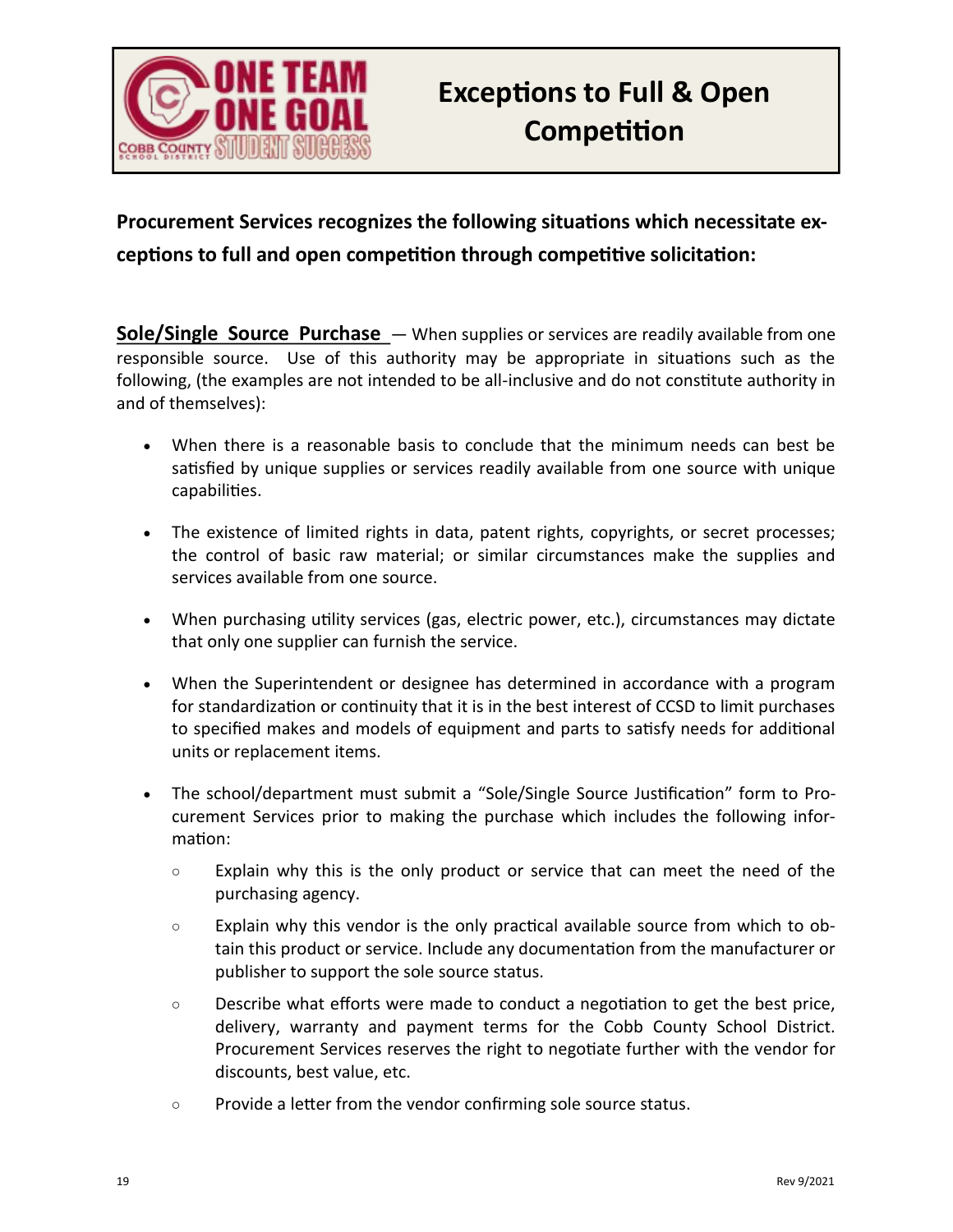

# **Exceptions to Full & Open Competition**

**Emergency Requirement** - Emergency Requirement can be cited when the urgent need for supplies or services will not permit a delay resulting from a competitive solicitation and the school or school system could be seriously injured. Use of this authority applies in those situations where delay in award would result in serious injury, financial or other, to CCSD. The Director of Procurement Services shall approve use of this exception, upon recommendation by the division administrator of the user department. It is the customer's responsibility to gain the appropriate approval.

**Academic Prerogative** - **(Do not use if the purchase is using Grant/Federal Funds)** Academic Prerogative can be cited when contracted services or academic materials, such as books, posters, displays, games or art materials are needed for compatibility/continuity with existing curriculum programs or to meet state/federal requirements. Academic materials can be selected from a source (such as a catalog) at the discretion of a teaching professional in the performance of teaching duties. Contracted staff development/professional learning services, including training and consultative services, can be selected from a source identified as providing the expertise and availability on the particular topic at the discretion of the Director of Professional Learning, Chief Academic Officer or Superintendent to provide training to teachers and other certified staff members. Additionally, contracted services for guest performers to provide performances, workshops and/or other instructional services for the Performing Arts Magnet School(s) and feeder schools for the Performing Arts Magnet(s) can be selected from a source identified as providing the expertise and availability on the particular topic at the discretion of the Performing Arts Magnet School(s) principal(s). No special authority is necessary, unless the Director of Procurement Services challenges a purchasing action as an abuse of this exception. The Chief Academic Officer, along with the Senior Executive Director of Business Services, shall be the determining authorities for such a challenge.

**Venues, Products and Services for Student and Staff Activities** - **(Do not use if the purchase is using Grant/Federal Funds)** The selection of venues, products and services for some student activities/products, including but not limited to, field trips, homecoming, prom and graduation activities does not lend itself to the competitive procurement processes utilized by the District. Schools may make such purchases without competitive solicitation or involvement of the Procurement Services Department. District approved accounting practices will be followed in the expenditure of these funds. Venues, products and services for staff activities including, but not limited to, meetings, speakers, luncheons, and hospitality events are excluded from the competitive process as well. No special authority is necessary, unless the Director of Procurement Services challenges a purchasing action as an abuse of this exception. The Chief Technology & Operations Officer, along with the Senior Executive Director of Business Services shall be the determining authorities for such a challenge.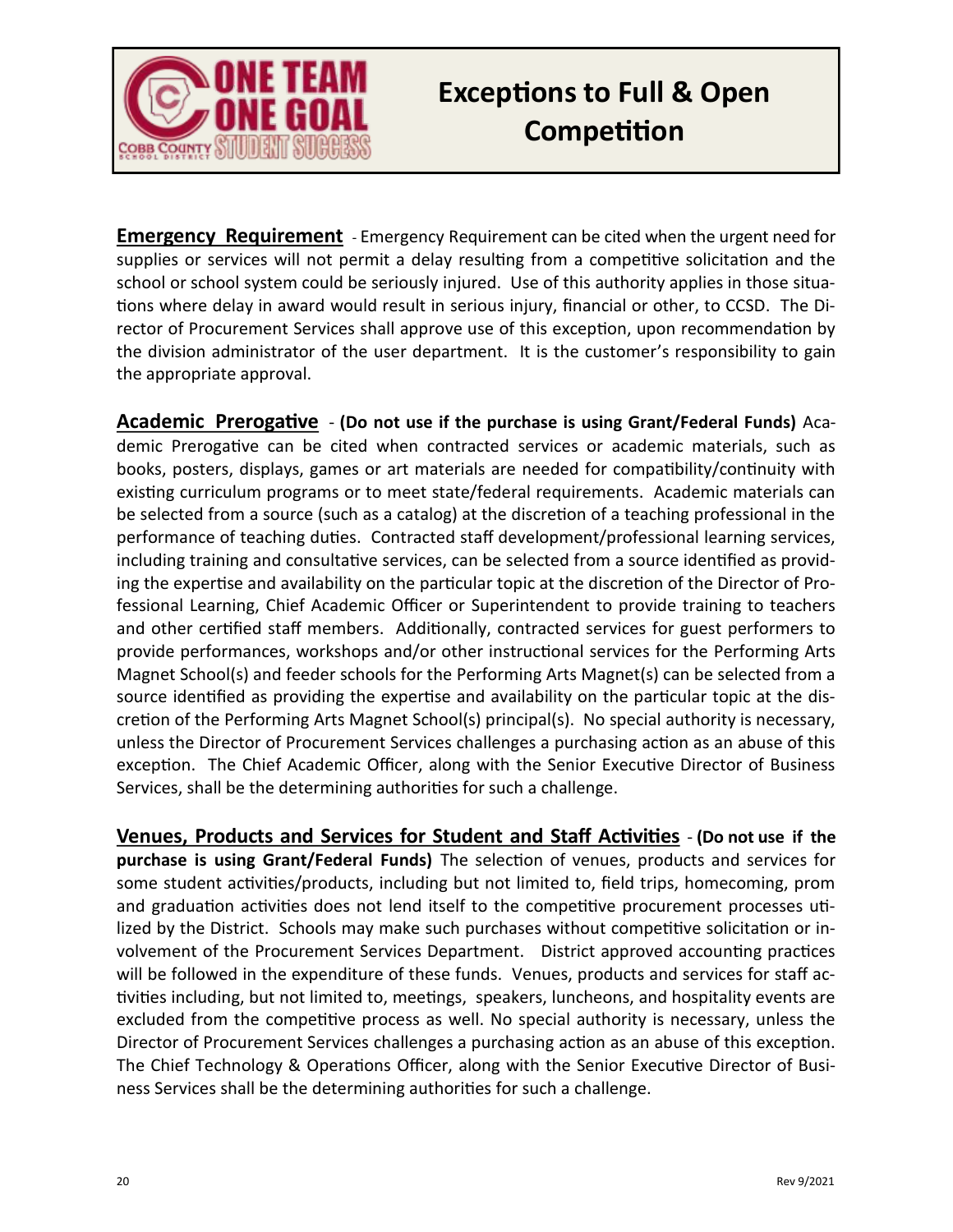

# **Exceptions to Full & Open Competition**

**Professional Services** - **(Do not use if the purchase is using Grant/Federal Funds)** Contracted professional services such as architectural, engineering, consultative or advisory services can be selected from a source identified as providing the expertise and availability on the particular topic at the discretion of the applicable Department Head. The Department Head will negotiate fees in compliance with state law when applicable. For fees for services not governed by state law, the Department Head will utilize industry standards and market conditions in negotiating fees. No special authority is necessary, unless the Director of Procurement Services challenges a purchasing action as an abuse of this exception. The Chief Technology & Operations Officer, along with the Senior Executive Director of Business Services, shall be the determining authorities for such a challenge.

**Charter Bus Services** – **(Do not use if the purchase is using Grant/Federal Funds)** Charter bus services are procured in some cases for off-site student events such as, but not limited to, field trips, athletic, music, academic or other events and competitions. Student safety is the primary concern in such instances. Therefore, charter bus services are excluded from the formal competitive solicitation process. CCSD Risk Management will maintain a list of carriers that have been pre-approved for liability purposes.

**Federal Awarding Agency Approval** - (**This can only be used if the purchase is using Grant/Federal Funds)** The Federal awarding agency or pass through entity expressly authorizes non-competitive proposals in response to a written request from CCSD.

**Federal Awarding Agency Approval** - (**This can only be used if the purchase is using Grant/Federal Funds)** After a solicitation of a number of sources, competition is determined inadequate.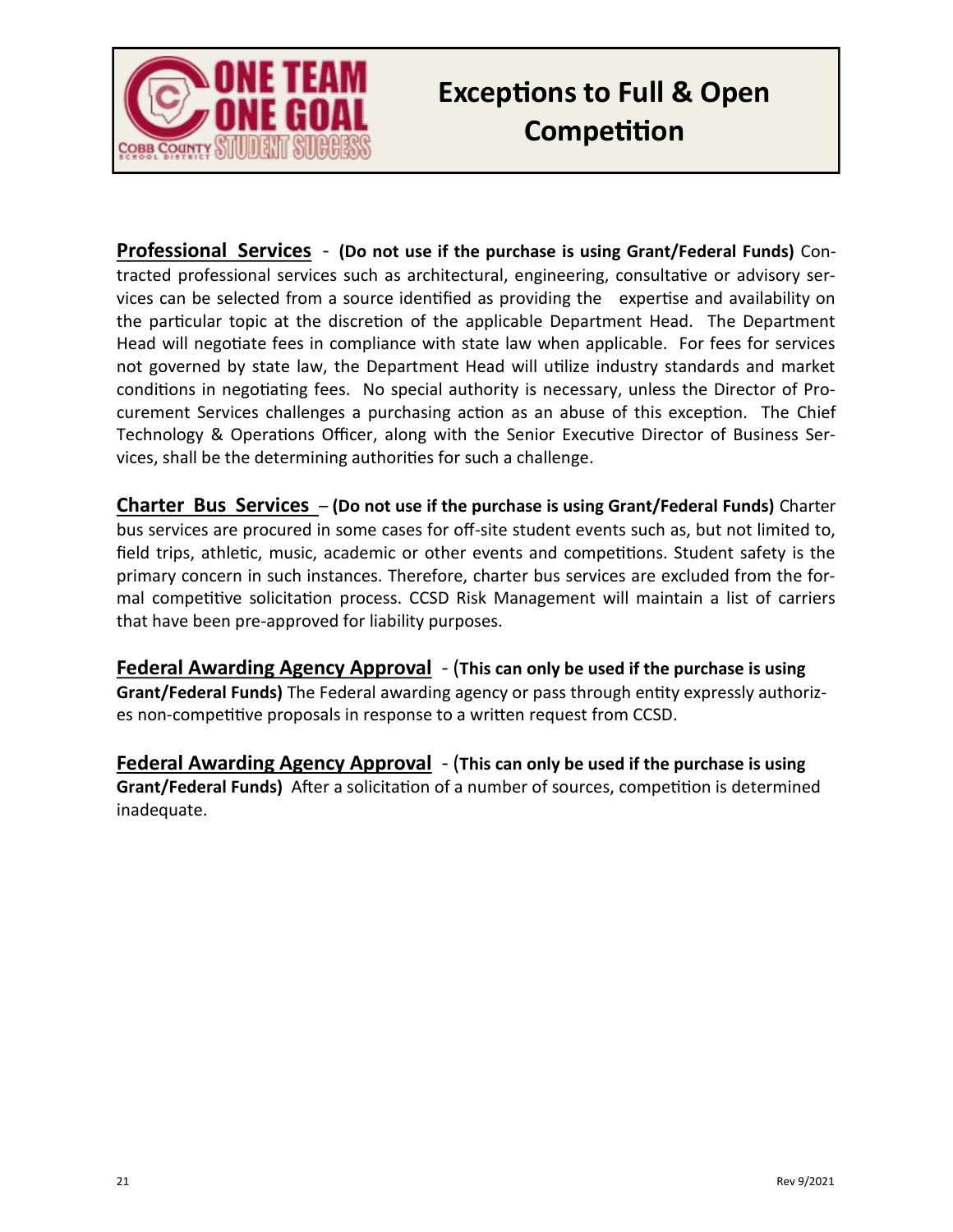

**The Cobb County School District (CCSD) Procurement Services Department is a strong proponent of ethical conduct throughout the procurement process. Its agency procurement staff abides by the National Institute of Governmental Purchasing, Inc. (NIGP) Code of Ethics. Similarly, the same level of conduct is expected of the vendors who do business with the CCSD.** 

A vendor doing business with CCSD shall:

- 1. Understand the dignity and worth of services rendered by your organization and the social responsibilities assumed as a supplier of goods and services to the CCSD;
- 2. Avoid attempts to influence CCSD staff with the intent to impair the objectivity or independence of judgment of a purchasing transaction;
- 3. Avoid any appearance of unethical or compromising practices in business relationships, actions and communications;
- 4. Identify and eliminate participation of any individual in procurement situations where a conflict of interest may be involved;
- 5. Understand that CCSD procurement staff shall at no time or under any circumstances, accept directly or indirectly, gifts, favor, service, gratuities or other items of value from your organization;
- 6. Adhere to all applicable laws, regulations and procedures to ensure the integrity of the CCSD procurement process;
- 7. Perform or render goods or services in accordance with the agreed upon specifications for which the supplier has contracted with the CCSD;
- 8. Constantly strive for the highest standards of ethical behavior, trust, respect, fairness, integrity and credibility.

#### **Website Instructions for Current Solicitations and Award Information**

Current Solicitations and Contact Awards can be viewed at:

- www.cobbk12.org>Click **Menu**
- Select **Departments** then choose **Procurement Services**
- On the Procurement Services website click on **Current Solicitation** to view what is available for vendors to provide pricing.
- Click on **Awarded IFB's, RFP's and RFQ's** to find award letter and evaluation sheets for each contract.